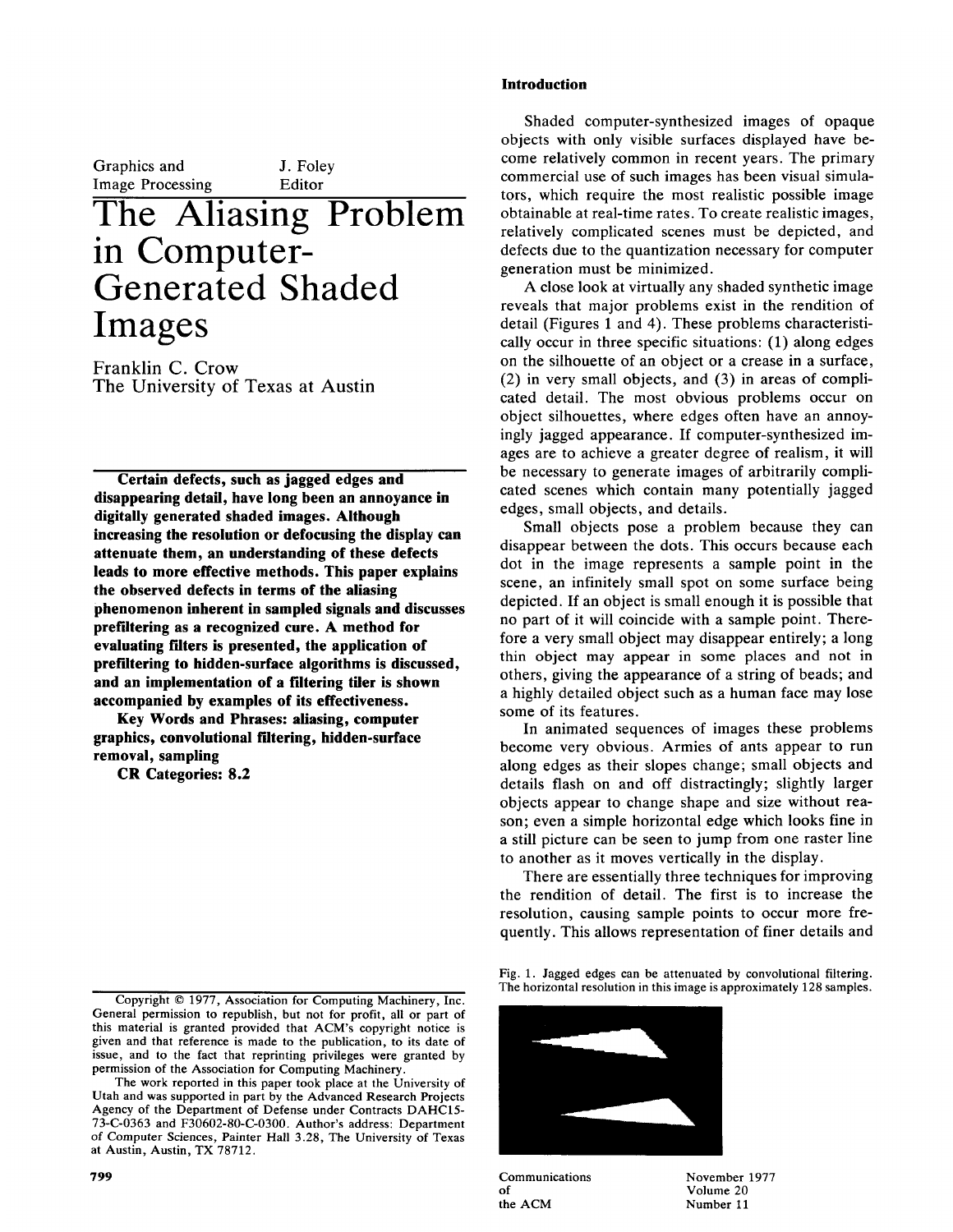diminishes the obtrusion of jagged edges. However, it is impractical to increase the resolution sufficiently to accommodate small, bright objects owing to the increased cost of image production. The expense of the most commonly used hidden-surface algorithms is proportional to the resolution, and the number of dots which must be produced grows as the square of the resolution.

The second technique is to process the output image by blurring it or applying contour-smoothing algorithms such as those suggested by Freeman [3]. Although this approach can lessen the impact of jagged edges, it can do nothing to restore objects or details which have been lost. Furthermore, the image loses sharpness which may be retained by other methods.

The third and most attractive technique is to make each sample point represent a finite area in the scene rather than an infinitesimal spot. Thus a very small object would occupy a part of such a small area, causing the intensity of the corresponding dot in the output image to be computed as a weighted average of the colors of the small object and its local background. This approach corresponds closely to what actually takes place in television and screen printing processes [5, 10]. While the first two techniques offer somewhat ad hoc approaches to improving rendition of detail, it will be seen that the third technique is based on sound principles.

Making each sample represent a finite area has the effect of applying a convolutional filter before the scene is sampled. It is well known that a signal may be faithfully reproduced from digital samples only if the highest frequency in the signal does not exceed onehalf the sampling frequency [7]. Convolutional filtering may be used to satisfy this condition closely enough to greatly improve the output image.

The consequence of failing to filter the signal properly before sampling is known as "aliasing." Aliasing occurs when a lower frequency signal appears as an "alias" of a high frequency signal after sampling (Figure 2). Therefore highly periodic images of scenes involving, for example, picket fences or venetian blinds may appear, when sampled, to be made up of a few broad strips rather than many fine lines.

Reproducing the signal involves representing each sample in such a way that the reproduced signal has no frequencies higher than the original signal. This can be

Fig. 2. Aliasing. x's represent a sampling rate of 10 samples per unit on 12 cycle and 2 cycle signals. Samples are the same in both cases.



accomplished by representing each sample as a rectangular pulse and then low-pass filtering the resulting signal. In the two-dimensional case, the result of failing to filter the signal properly during reconstruction is known as "rastering." Rastering is an artifact of the structure of the displayed image. If the beam in a television monitor is incorrectly focused, the resulting effects are due to rastering.

## **Filtering Shaded Synthetic Images**

To produce an image by computer, the scene is first modeled by approximating all surfaces with easily handled entities (e.g. line segments, polygons, or bicubic patches). These entities are then stored in memory at a precision determined by the available word size. If  $N$  bits of precision are available, the scene is defined to a resolution of  $2^N$  elements  $(R_s)$ . To produce an image, the scene definition is sampled at the image resolution  $(R_i)$ .

To ensure that the high frequencies in the scene do not exceed one-half the sampling rate, the scene must be convolved with a two-dimensional filter. Fast convolution methods [8] involving the two-dimensional fast Fourier transform (FFT) are impractical since taking the FFT would require producing an image of resolution  $R_s$ , not to mention the  $2R_s^2 \log R_s$  operations each FFF would require. Direct convolution can be much more easily applied since the convolution need only be evaluated at the sample points. This requires  $R_{i}^{2}$  times  $R_{i}^{2}$  operations, where  $R_{f}$  is the resolution of the filter. If  $R_f$  is chosen to be  $2R_s/R_i$  (empirically found by us to be adequate), then the number of operations needed to compute the direct convolution is  $4R_s^2$ , much less than a single FFT. Nevertheless, this is still an excessive amount of computation. In the following discussion, an algorithm which simplifies the computation by approximating direct convolution is presented.

This algorithm assumes a filter which is nonzero over a square region two sample intervals wide and separable into functions in  $x$  and  $y$ . The scene is abstracted so that all features within the compass of a single superposition of the filter are modeled as rectangular areas of constant intensity. This allows the intensity of an image element to be calculated as a weighted average of the contributions of the rectangular areas. The weighting is, of course, determined by the filter function.

Two-dimensional discrete convolution can be expressed as follows:

$$
G(i,j)=\sum_{k=-\infty}^{\infty}\sum_{m=-\infty}^{\infty}F(k,m)H(i-k,j-m). \hspace{1cm} (1)
$$

Since  $H$  must be separable, it can be expressed as

$$
H(i, j) = H_i(i)H_j(j). \tag{2}
$$

With this restriction, the discrete convolution becomes

| Communications | November 1977 |
|----------------|---------------|
| оf             | Volume 20     |
| the ACM        | Number 11     |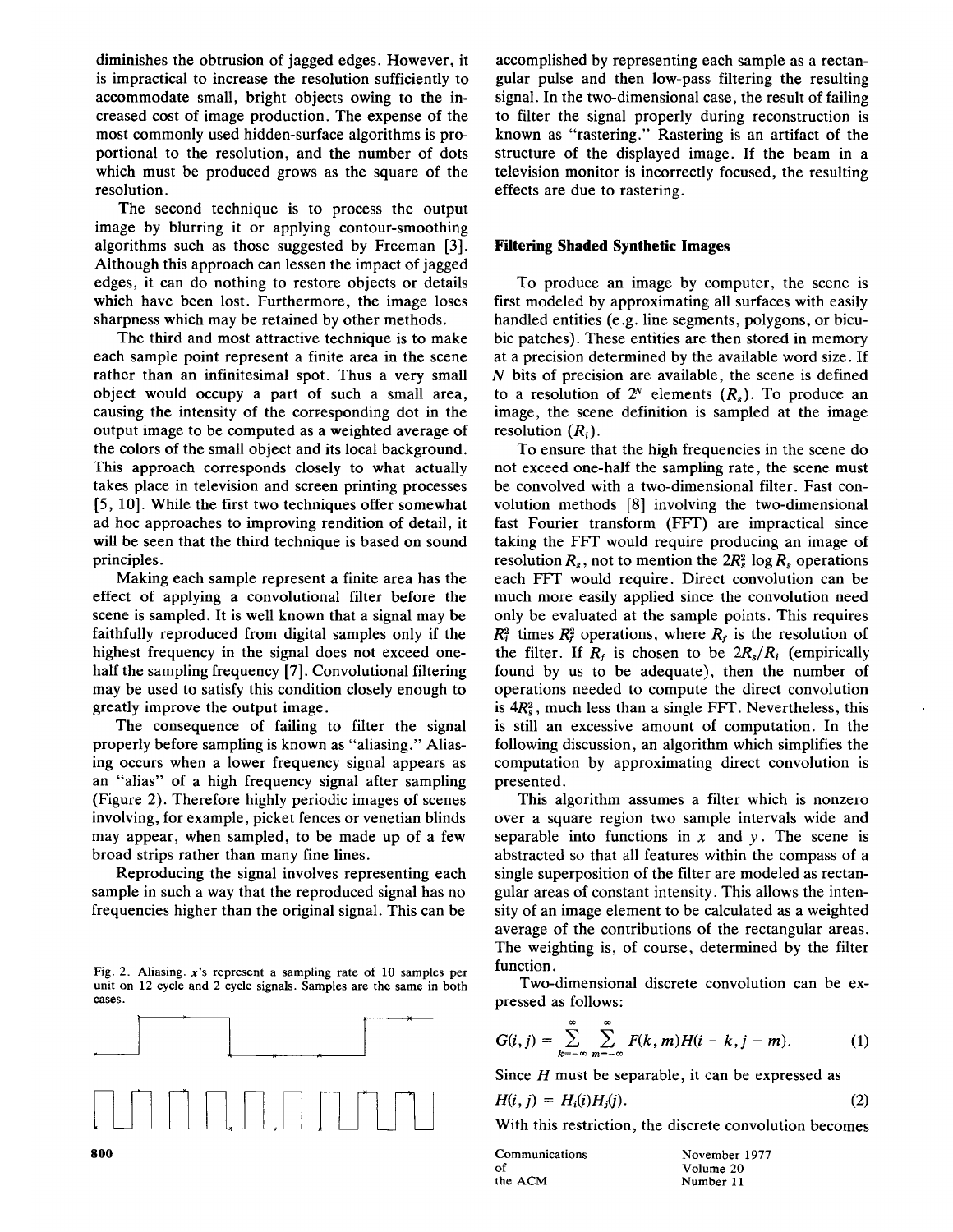$$
G(i,j) = \sum_{k=-\infty}^{\infty} \sum_{m=-\infty}^{\infty} F(k,m)H_i(i-k)H_j(j-m)
$$
 (3)

where  $G$  represents the filtered scene produced by convolving the scene  $F$  with the filter  $H$ .

Furthermore, if the function  $F$  is approximated by rectangular blocks, then the function over any such block becomes constant. This greatly simplifies evaluation of the filtered function. The summation can now be rearranged so that the contribution of each rectangular block is independent. The function  $G$  then becomes

$$
G(i, j) \approx \sum_{k=p_1}^{q_1} \sum_{m=r_1}^{s_1} C_1 H_i(i-k) H_j(j-m) + \cdots
$$
  
+ 
$$
\sum_{k=p_n}^{q_n} \sum_{m=r_n}^{s_n} C_n H_i(i-k) H_j(j-m)
$$
 (4)

where  $[p_n, q_n]$  and  $[r_n, s_n]$  represent the bounds of a given rectangular block of intensity  $C_n$  and n such blocks give the approximation to the filtered scene at  $\mathcal{D}$  to be considered separately for  $\mathcal{D}$  to be considered separately for  $\mathcal{D}$ 

To allow  $H_i$  and  $H_j$  to be considered separately for a given rectangular block, the summation can be rearranged as follows: *qn 8n* 

$$
\sum_{k=p_n}^{q_n} \sum_{m=r_n}^{s_n} C_n H_i (i-k) H_j (j-m)
$$
  
=  $C_n \sum_{k=p_n}^{q_n} H_i (i-k) \sum_{m=r_n}^{s_n} H_j (j-m).$  (5)

The implementation of an algorithm for discrete convolution over the scene description becomes relatively easy as a result of this rearrangement. Note that by making the rectangular blocks arbitrarily small an arbitrarily good approximation to  $G$  can be obtained.

Implementing the algorithm involves building lookup tables for summations over the functions  $H_i$ . and  $H_i$ . Since H is always of limited nonzero extent, two finite tables can be built, one for  $H_i$  and the other for  $H_i$  (in practice these have usually been the same). Each table will consist of entries which represent partial sums across the function from the lower nonzero bound to each point below the upper nonzero bound. To obtain the sum over the function between any two nonzero points, it is sufficient to find the difference between the table entries for these two points. With the help of lookup tables, any of the independent summations (see eq.  $(5)$ ) giving the approximation to G for a given  $i$  and  $j$  can be found with four lookups, two subtractions, and two multiplications.

To evaluate the filter functions used with the convolution algorithm, a test pattern which emphasizes the defects due to aliasing may be used. A test pattern has been invented which generates moire patterns in response to improperly represented edges and detail.

The pattern is produced by generating almost parallel sections of parabolas by using second-order differences (Figure 3). The curvatures of the parabolas

Fig. 3. Test pattern consisting of closely spaced parabolic arcs (moire patterns in this figure and some of those in Figures 5-8 are caused by the half-tone printing process).



Fig. 4. Test pattern synthesized at a resolution of 256 samples by using techniques similar to those of conventional hidden-surface algorithms.



decrease linearly from a maximum on the left to zero. on the right. In addition, the distance between any two adjacent parabolas decreases linearly from left to right across the pattern, causing jaggedness along edges to be repeated with slight variation from curve to curve. The effects along groups of curves form elliptical patterns which are much easier to detect than jaggedness along a single edge. Furthermore, toward the right side of the pattern where the detail is too fine to be resolved by the display, similar patterns are caused by improper summing of the details represented in a sample (Figure 4).

A program has been developed to display the pattern convolved with various filters. An interactive filter design routine allows quick design and modification of a filter. The pattern can then be regenerated in a few minutes to allow visual evaluation. Equipment calibration routines are also included; the test pattern sensitivity is great enough to make consistent calibration an absolute necessity.

Figures 5-8 illustrate the effectiveness of various filters. In each figure, the curve at the lower left represents the presampling filter while the upper left curve represents the calibration function.

Having developed a method for applying convolutional filters and having found effective filters, we must find methods to restrict filtering to those parts of the image where it is necessary. In other words, the filtering process must be made adaptive.

Communications November 1977 of Volume 20 the ACM

Number 11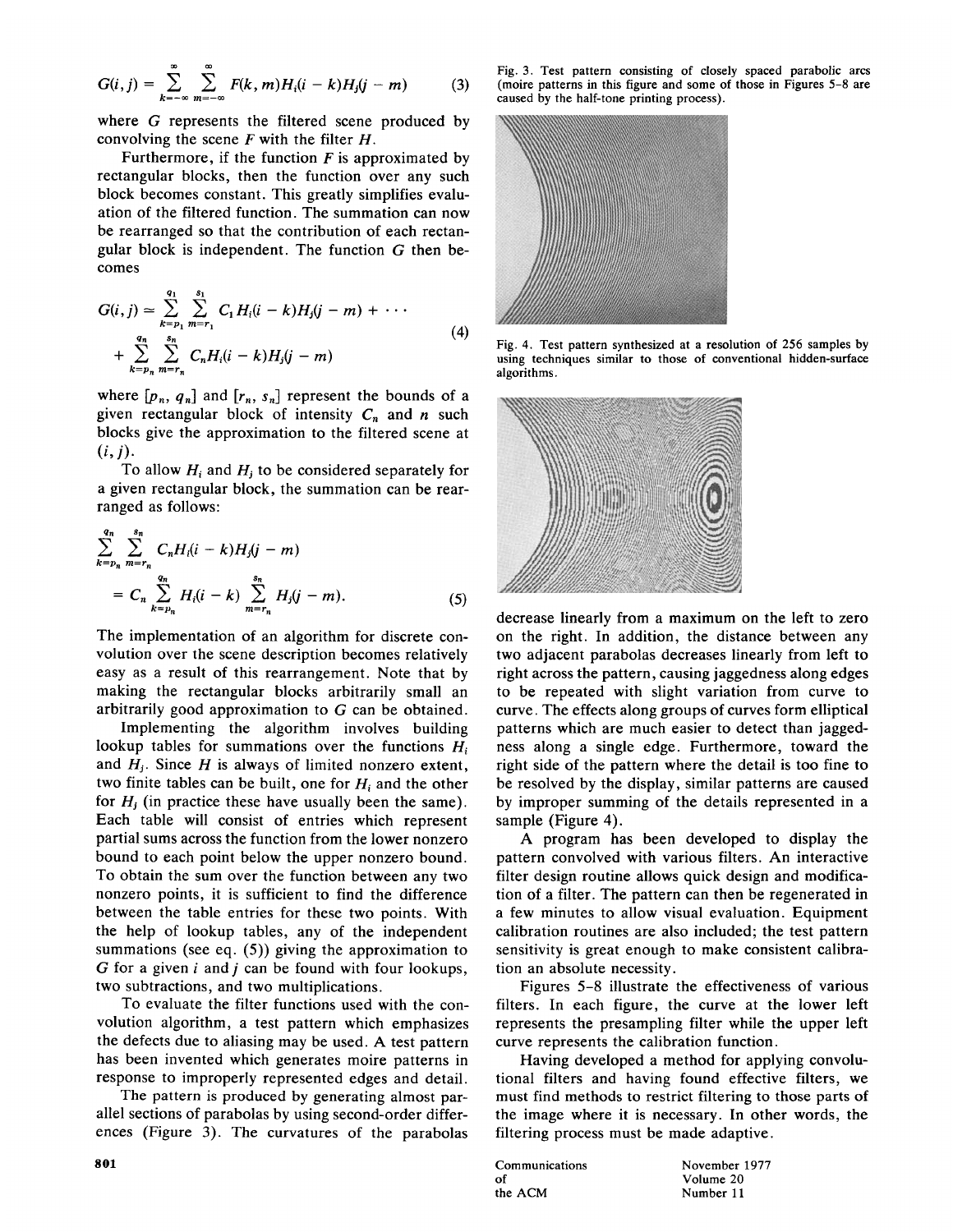weighted discrete points (equivalent to tripling the resolution).



Fig. 6. Pattern convolved with a filter consisting of 25 unequally weighted discrete points.



## **Improved Efficiency Through Selective Filtering**

To isolate most of the conditions which contribute to aliasing before the hidden-surface computation is begun, certain parts of the data can be tagged for special treatment. Tagging the data allows the hiddensurface routine to operate normally over most of the image, applying the more expensive convolution techniques only where necessary.

Nearly all the difficulties in shaded images appear where abrupt changes in intensity and thus high spatial frequencies occur. If the elements of the scene description which Cause these occurrences can be tagged, the difficulties can be localized. As noted above, the abrupt intensity changes typically occur in the following three cases: (1) along the silhouette of an object, (2) along creases, corners, or other sharp changes in the direction of a surface, and (3) at the edges of colored patches on a surface.

If polyhedral objects are represented, every polygon edge is a potential source of aliasing problems. On the other hand, if curved surfaces are represented by a polygonal approximation, shading techniques may be used to conceal the polygon boundaries over smooth areas [1, 4]. A curved surface approximated by polygons can be made to look smooth by calculating intensities based on the orientation of the surface at the vertices of the polygons and then using interpolation to find the intensities for the rest of the surface. The data structure for describing the polygons is usually arranged so that adjacent polygons can share data where they have common vertices. If there is a sharp change of surface orientation or color across a polygon



Fig. 8. Pattern convolved with a roughly triangular filter having a base width of two sample intervals.



border, there can be two sets of vertices defining the edge which joins the two polygons. Therefore creases and color changes define two different edges over the same position, and this property can be used to isolate such edges.

Since the most noticeable jaggedness occurs on the silhouettes of objects, it is clearly necessary to find those edges which lie on the silhouettes. Any edge which lies on the silhouette must join a polygon facing the viewer to one facing away from the viewer. Of course an edge associated with only one polygon may also lie on the silhouette of an object. In this case the edge must be a surface edge as opposed to a silhouette edge. A surface edge occurs wherever the surface halts, for example, at the edge of a sheet of paper or a hole in a surface (Figure 9).

To save space, polygons facing away from the viewer (backfacing polygons) are often discarded before the hidden-surface computations are done, in which case silhouette edges become surface edges (and therefore belong to only one polygon). Note that this step cannot be taken until all vertex coordinates have been transformed into the perspective space in which the image will be computed. After backfacing polygons have been discarded, creases, color changes, and silhouette edges occur at edges belonging to only one polygon, a characteristic which can be used to find and tag all such edges.

Although an exhaustive search could be used to find all the edges associated with a single polygon, a far more attractive alternative is to add an adjacent polygons list to the data for each object, providing a pointer to the adjacent polygon for each polygon edge.

Communications November 1977 of Volume 20<br>the ACM Number 11

Number 11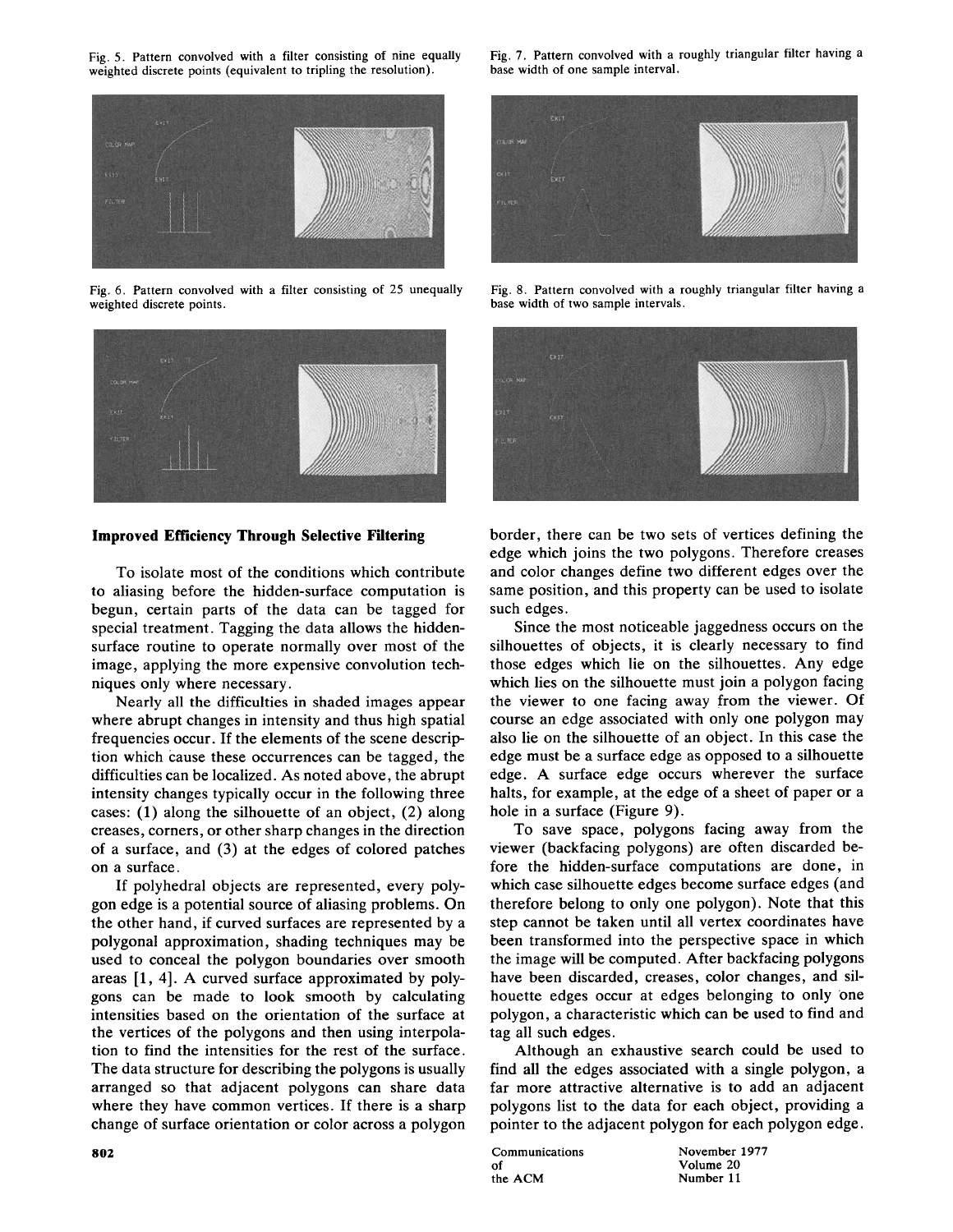Fig. 9. Silhouette edges and surface edges. Fig. 10. Tiling a convex polygon.



All neighboring polygons are then immediately accessible. With this arrangement, a null pointer immediately indicates an edge associated with a single polygon. Without the adjacent polygons list, tagging edges which are adjacent to polygons facing away from the viewer is a difficult task. With the list, a graph in which all adjacent nodes are bidirectionally linked is provided and tagging silhouette edges by nullifying appropriate adjacent polygon pointers is straightforward.

It is then necessary to consider the problem of small objects. It is quite possible to encounter a sharp change in intensity which is not caught by edge tagging. Consider the case of a cube with rounded corners defined by three or four polygons running the length of each edge. When the image of such a cube is large enough that each edge polygon spans several dots in the output image, no problems occur; the rounded edges appear rounded. However, when the cube is viewed from a considerable distance, the total span of the edge polygons may be considerably less than a single dot. In this case, the edge will appear as jagged as it would if the cube were made from the usual six square polygons. Therefore, in addition to tagging edges, it would be wise to tag small or thin polygons.

Having developed a method for efficient application of adaptive convolutional filtering, we must now integrate this method into ordinary hidden-surface algorithms. The following discussion outlines this integration with respect to different classes of hiddensurface algorithms.

## **Application of Filtering to Hidden-Surface Algorithms**

Hidden-surface algorithms for shaded images can be reduced, for this discussion, to three classes: scanning algorithms, in which the image is generated scan line by scan line; depth-priority algorithms, in which the image is generated from the rear forward, without regard to vertical or horizontal order; and depth-buffer



In order to properly compute the intensity at a sample point, all visible surfaces which lie under nonzero areas of the superposed filter must be taken into account. Of the three classes of hidden-surface algorithms, only the scanning algorithms make all necessary information simultaneously available. Both the depthpriority algorithms and depth-buffer algorithms deliver the necessary information for a given sample at intervals while accumulating the image in a frame buffer, and there is no way of knowing whether two surfaces involved in the same sample lie next to each other or overlap.

By using pointers to neighboring polygons, some of these problems can be resolved since neighboring polygons must lie next to each other. This allows creases to be handled correctly. However, where silhouette and surface edges are involved, a correct intensity cannot be guaranteed. If surfaces are rendered in strictly back-to-front order as in some depthpriority algorithms [6], an acceptable edge can be obtained under most conditions. However, the depthbuffer algorithms, which render surfaces in any order, clearly violate this constraint. To be able to calculate the proper intensities where a surface appears behind a previously rendered edge, the intensity of the edge and the extent of its contribution to the sample must be recorded. A more complete discussion of these problems can be found in [2].

It should be noted that where scanning algorithms are used with a frame buffer to achieve greater image complexity by separating foreground and background objects, all the problems of the depth-priority algorithms can be expected. Therefore, if a correct intensity must be guaranteed at every sample point, a singlepass scanning algorithm is required. However, if an occasional error may be accommodated or sufficient memory space and processor time may be devoted to maintaining records on all filtered samples, the framebuffer-based algorithms can be used.

In the interests of simplicity, the results obtainable with convolutional filtering are demonstrated by using a filtering tiler (a tiler is a procedure which generates

Communications November 1977 of of Volume 20<br>the ACM Number 11

Number 11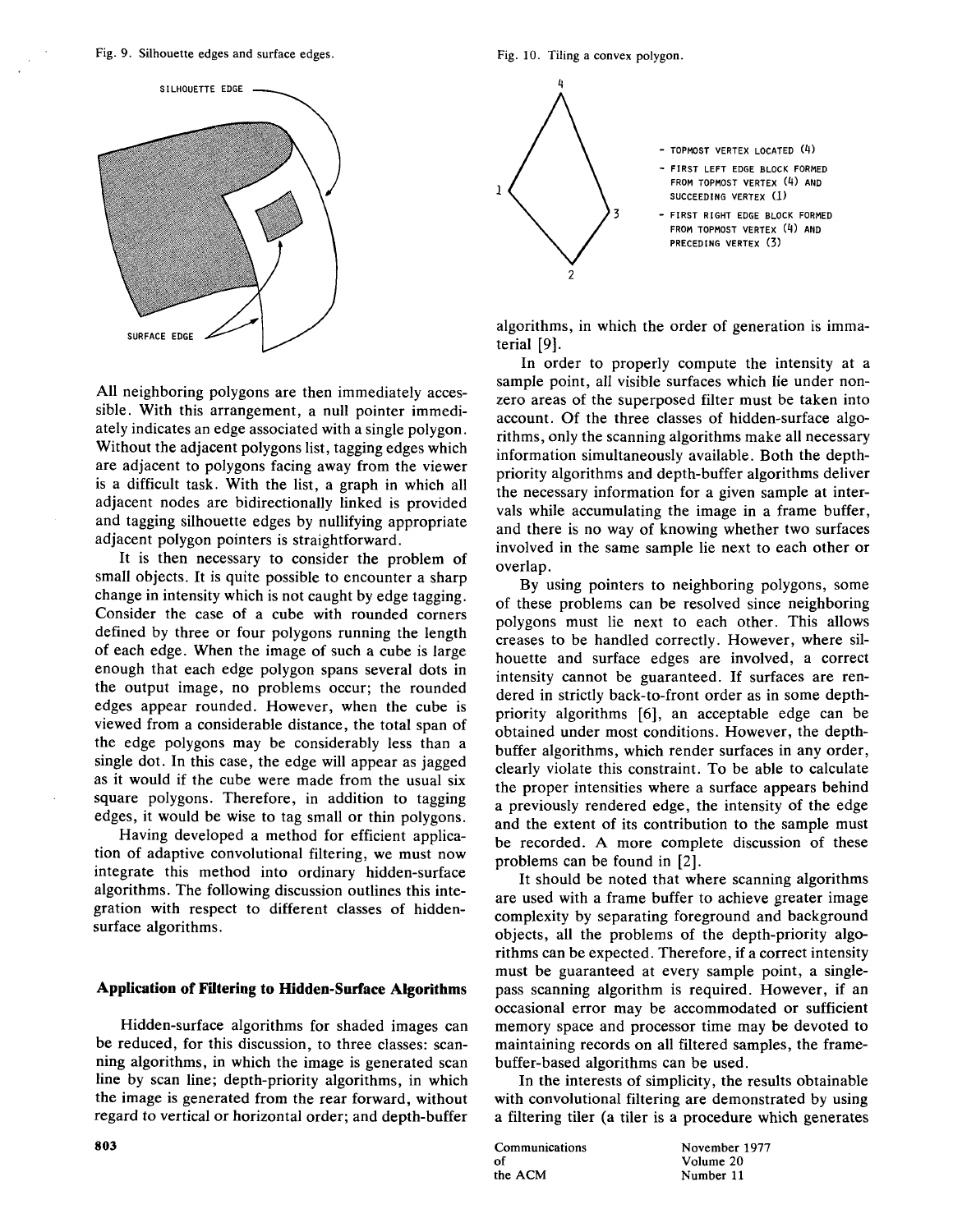the individual dots, or "tiles," from the description of a polygon). The tiler is simple enough to be described in this space yet demonstrates generally applicable techniques for displaying surfaces.

## **Implementation of a Filtering Tiler**

Only convex polygons are considered in this implementation; thus each scan line intersects a polygon in a single segment. Therefore it is sufficient to establish the position and intensity of the end points for each scan segment and pass them to a shader-interpolator routine which generates the intensity for each sample point. Assuming the tiler proceeds from top to bottom, the polygon is first searched for its highest vertex. The vertices of the polygon are known to be stored in a given order (usually clockwise or counterclockwise). If the vertices are stored clockwise the vertex preceding the top vertex defines an edge which lies to the left of an edge defined by the topmost vertex and the succeeding vertex (Figure 10).

Thus a left-edge block is formed which stores attributes for the left edge; similarly a block is formed for the right edge. The attributes for each block include present position, increments yielding the position at the next scan line, and shading attributes associated with their increments. Each block also includes a count of the number of scan lines remaining until the bottom of the line segment is reached. The increments are used to update the edge blocks after each invocation of the shader-interpolator routine. When a vertex is reached, the appropriate edge block must be recalculated to reflect the attributes of the edge below. The algorithm terminates when the next vertex for a block lies above the current one, when both edge blocks reach the same vertex, or when the lowest extent of the polygon, determined by the bottom-most vertex, is  $rac{p}{q}$ Figure 11 shows a flowchart for the tiler just

described, and Figure 12 shows the tiler extended to include a presampling filter. One important difference between the filtering and nonfiltering tilers is that the filtering tiler may not "ignore" edges with a vertical range of less than one scan line. In particular, an edge block which lies along the top or bottom of a polygon, and thus may have considerable horizontal extent, must be properly filtered.

The filtering and nonfiltering tilers also differ in their treatment of edge blocks. In the nonfiltering tiler, edge blocks which may be "ignored" are immediately marked "done" and a new edge block made. diately marked "done" and a new edge block made.<br>The filtering tiler, on the other hand, must keep track of as many edge blocks as may affect intensities on a given line. Therefore a guesse of edge blocks must be provided for both the left and right sides. In practice, provided for both the left and right sides. In practice, blocks, and images can usually be made by using blocks, and images can usually be made by using queues restricted to that length.



Fig. 12. Filtering tiler for convex polygons.